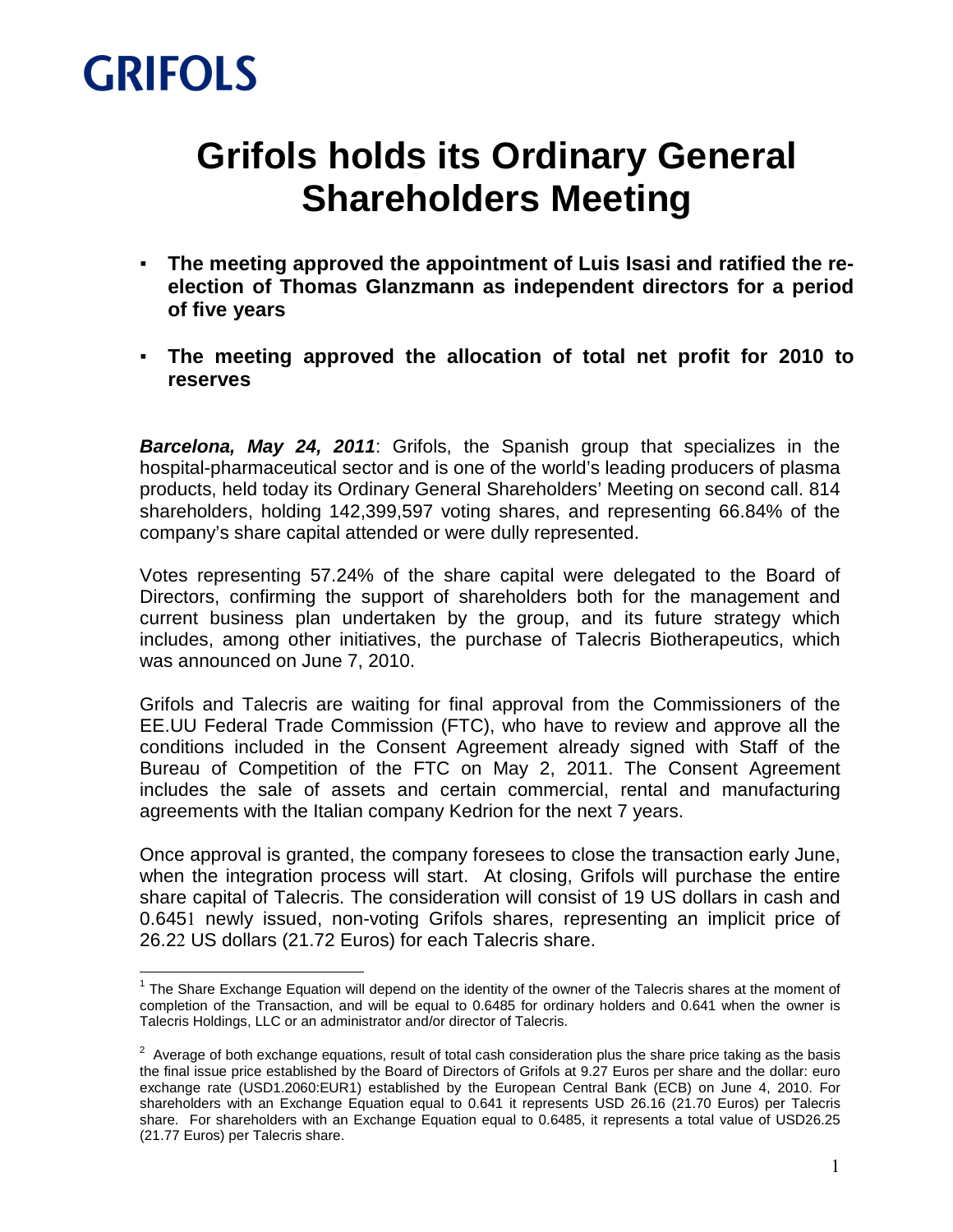

 $\overline{a}$ 

The total acquisition price is 3,400 million US dollars (approximately 2,800 million Euros) and the total value of the transaction, including net debt, amounts to 4,000 million US dollars (3,300 million Euros).

In his statement, the Chairman of the company, Victor Grifols, highlighted, "we are very close to the start of a new era - a new Grifols which will be capable of responding to the needs of millions of patients, of employing close to 12,000 people, and of becoming the third largest manufacturer of plasma products in the world. I have always been confident this was something we would achieve. And soon it will be a reality. After 70 years of contributing to the progress of society with safe, highquality products of proven efficacy in the medical-hospital sector, we are now in a strong position to carry on making history for another seven decades and more."

Shareholders approved the proposed modifications to the Company by-laws needed in order to adapt Grifols' Internal Audit Committee to the rules and criteria of independence established by the NASDAQ listing standards, one of the secondary markets on which Grifols non-voting shares will be traded, through ADS's (American Depositary Shares). These will be issued upon completion of the Talecris acquisition and will trade in both Spain and the United States.

While the agreement to purchase Talecris was clearly one of the major events of 2010, Víctor Grifols also noted that, "during 2010, investment, research and international expansion have been confirmed as the three strategic pillars for the growth of the group." And it is this planned strategy and a responsible management what has delivered sales of over 990 million Euros in 2010, 8.5% higher than in 2009.

Other items on the agenda included examination and approval of the annual accounts of the company, both individual and consolidated, together with the corresponding Directors' reports, as well as the proposed application of the results for the financial year ending December 31, 2010.

Shareholders approved allocating the total net profit of Grifols for 2010, 157.68 million Euros, to voluntary reserves.

The absence of any dividends on account for 2010 reflects the need to reinvest profits to address leverage ratios, which will be around 5 times EBITDA immediately after the purchase of Talecris, However, the significant synergies expected to be produced and the rapid generation of cash will enable Grifols to return to the levels of debt prior to the purchase of around 2 times EBITDA, from 2014.

Finally, the Meeting of Shareholders ratified a proposal by the Board of Directors to increase the number of members of the Board to 11 directors. The Meeting also approved the re-election of Thomas Glanzmann and the appointment of Luis Isasi, as independent directors for a statutory period of 5 years.